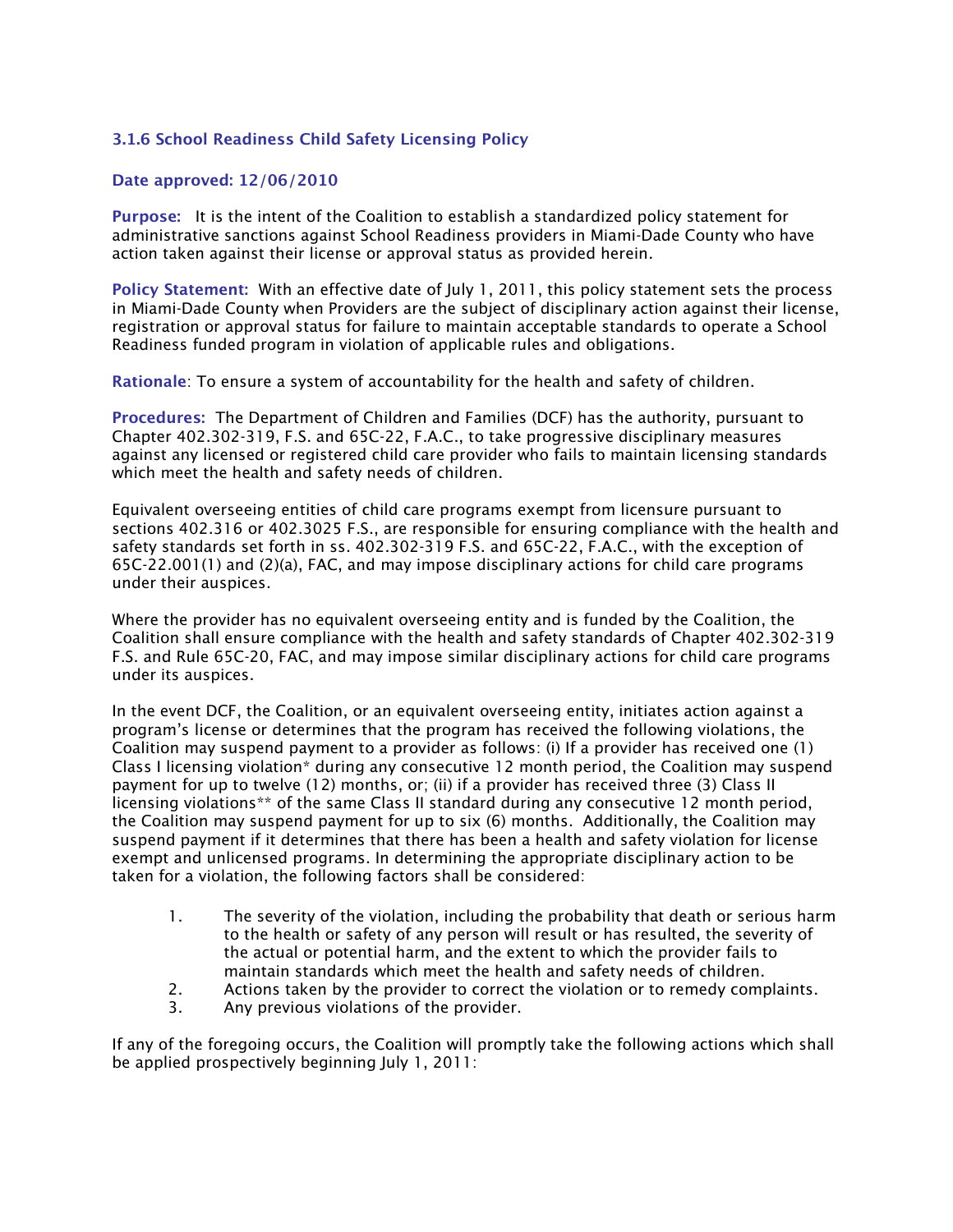- a. Notify the Provider, in writing, of Notice of Intent to suspend participation in the School Readiness program and that all funding will cease if Final Agency Action is taken adverse to the Provider. Funding will then cease at the end of thirty (30) business days or when alternate child care arrangements are found for School Readiness children, whichever is sooner; and
- b. Place a moratorium on new enrollments of School Readiness children for 12 months if Final Agency action Is taken adverse to the Provider; and
- c. Give the Provider written notification of the Coalition's actions and rationale, along with notice of the provider's right of appeal. Appeals shall be governed by the Grievance Policy. If the Board of Directors of the Early Learning Coalition of Miami-Dade/Monroe grants the appeal and finds that the action: (i) Was not based on competent substantial evidence; or (ii) Did not comply with the essential requirements of law, no further action will be taken against the Provider pursuant to the alleged violations; and
- d. If Final Agency Action is taken against the Provider, ensure parents of School Readiness children actively enrolled with the provider are contacted and apprised of the situation. Parents will be given Child Care Resource & Referral (CCR&R) assistance to locate an approved provider; and
- e. If Final Agency Action is taken against the Provider, ensure parents are provided a maximum of thirty (30) business days to locate another approved SR provider if they wish to continue with Coalition funding. Parents will be offered Child Care Resource & Referral (CCR&R) assistance to locate an approved provider.

Miami-Dade County will update the EFS system to reflect the moratorium for School Readiness child placements.

Any parent who wishes to maintain their child in the identified program, may continue on their own expense and without benefit of funding from the Coalition.

If the Provider fails to appeal the action within 30 business days from receiving written notification of the Coalition's actions, the action becomes final.

The EFS and DCF system will be updated to reflect the child care provider is no longer eligible to provide School Readiness services.

The provider is able to reapply to be a participating School Readiness provider after the 12 month moratorium has expired and the program has cured the health and safety condition to the satisfaction of DCF, the Coalition, or equivalent overseeing entity, or the provider has regained licensure or a satisfactory status with DCF, the Coalition, or its equivalent overseeing entity.

The Coalition will work with DCF to provide technical assistance and training to providers regarding the DCF licensing process.

\* Class I Violation: An incident of noncompliance with a Class I standard. Class I violations are the most serious violations in nature, pose an imminent threat to a child including abuse or